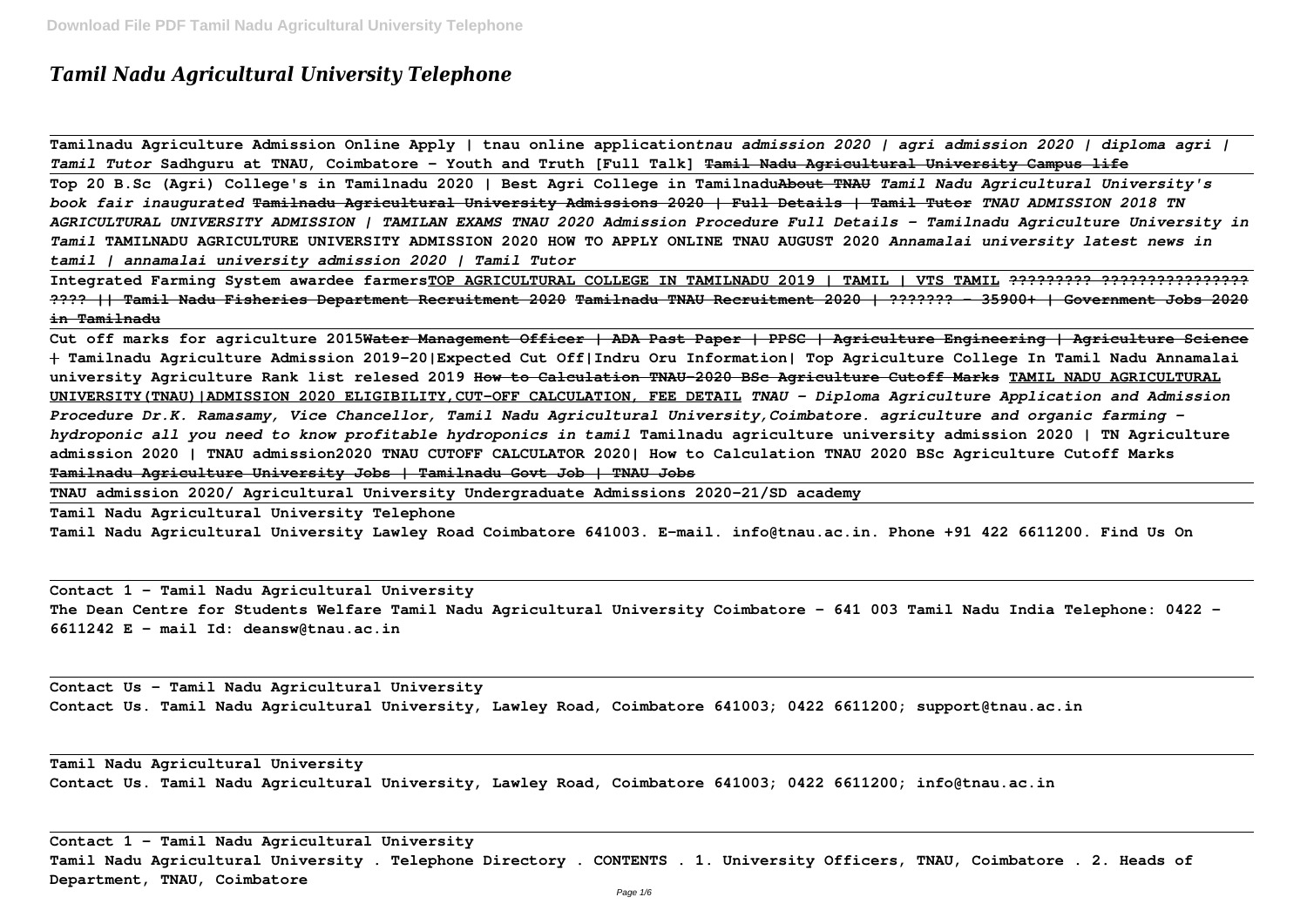**Tamil Nadu Agricultural University Telephone Directory ...**

**Tamil Nadu 606 001. Cuddalore District: 03: Telephone number/email and Web site address of the KVK: Telephone: 04143-238353, 04143-238353. kvkvri@tnau.ac.in : 04: Name of the Host Organization: Tamil Nadu Agricultural University, Coimbatore: 05: Postal address of the Host Organization: Directorate of Extension Education. Tamil Nadu Agricultural ...**

**KVK Cuddalore – Tamil Nadu Agricultural University Site Lorem Ipsum is simply dummy text of the printing and typesetting industry. Lorem Ipsum has been the industry's standard dummy text ever since the 1500s, when an unknown printer took a galley of type and scrambled it to make a type specimen book.**

**Tamil Nadu Agricultural University Contact Us. Tamil Nadu Agricultural University, Lawley Road, Coimbatore 641003; 0422 6611200; support@tnau.ac.in**

**About Us – Tamil Nadu Agricultural University Contact Us. Tamil Nadu Agricultural University, Lawley Road, Coimbatore 641003; 0422 6611200; support@tnau.ac.in**

**Undergraduate Admission – Tamil Nadu Agricultural University Contact Us. Tamil Nadu Agricultural University, Lawley Road, Coimbatore 641003; 0422 6611200; support@tnau.ac.in**

**Hostels – Tamil Nadu Agricultural University All India Agricultural Students Association Tamil Nadu AIASA Head Office (Student Cafeteria Complex) Tamil Nadu Agricultural University, Coimbatore - 641 003, Tamil Nadu, India**

**IT Cell | Tamil Nadu AIASA Agronomy Tamil Nadu Agricultural University, Lawley Road. Coimbatore, Tamil Nadu, India - 641003. Experience 2014 - Present . Assistant Professor Department of Agronomy . Tamil Nadu Agricultural University. Qualification 2014. Ph.D ...**

**Tamil Nadu Agricultural University**

**Tamil Nadu Agricultural University is the Indian Agricultural University that is Recognized by the University Grants Commission (UGC) as a State University. It is Located at Coimbatore, Tamil Nadu. The Main Focus of This University is to Focus on Agricultural Education, for Which the University Offers Many Agricultural Courses at Undergraduate, Post Graduate and Diploma Levels.**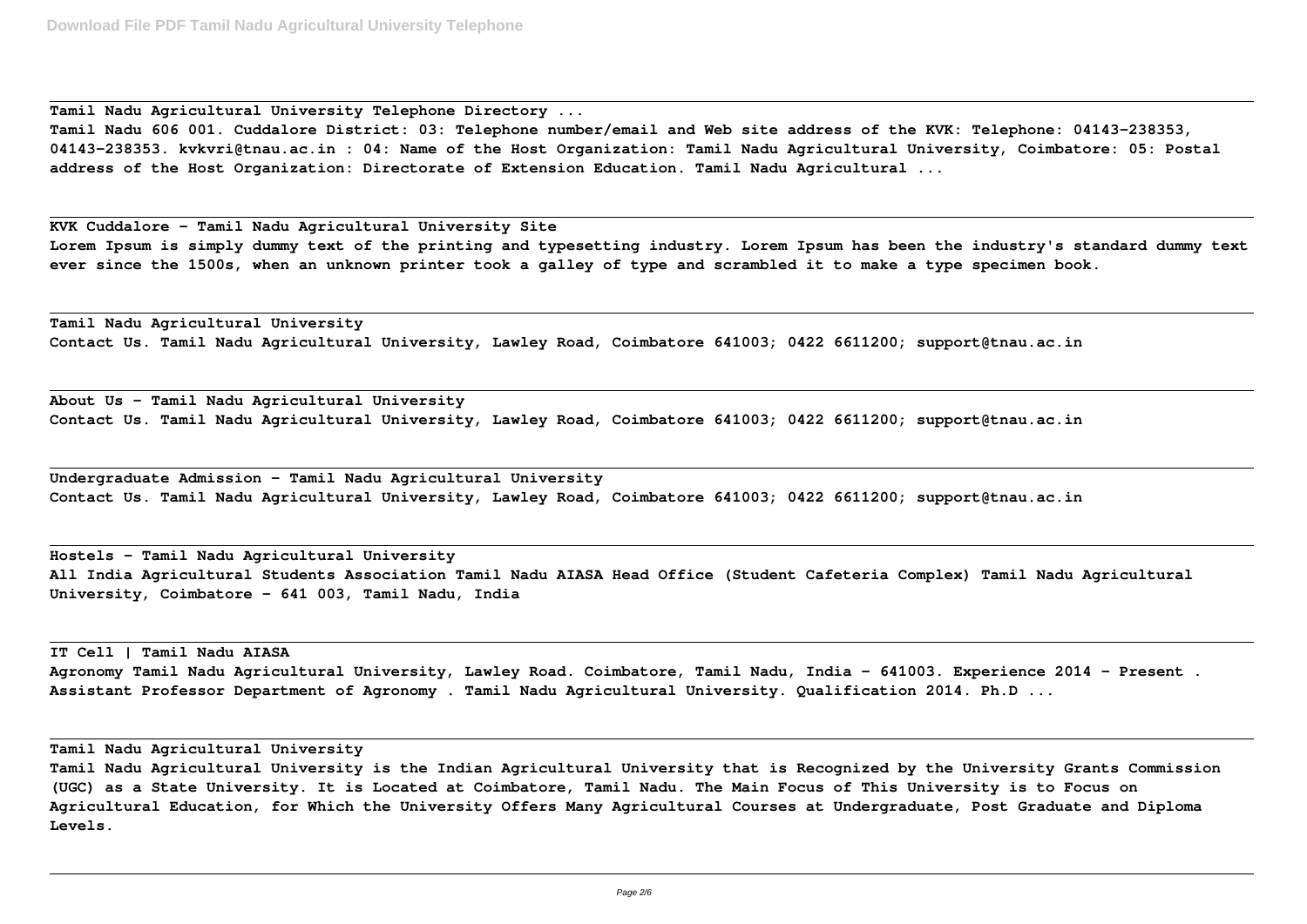## **Download File PDF Tamil Nadu Agricultural University Telephone**

#### **Tamil Nadu Agricultural University Admission Process 2020-21**

**Tamil Nadu Agricultural University (TNAU) Result 2020: Exam Schedule, Revaluation, Counselling Tamil Nadu Agriculture University (TNAU) Term End Results are available on www.tnau.ac.in. Apart from results, candidates can also seek for** TNAU Revaluation results, Examination Schedule and latest notification for all its courses. Tamil Nadu Agriculture **University conducts an ent**

**College of Agricultural Technology, Tamil Nadu ...**

**Sendhil Mullainathan (born c. 1972, in a small farming village in Tamil Nadu) is a Professor of Economics at Harvard University. He completed his Ph.D. from Harvard in 1998 and joined the Harvard faculty as Professor of Economics in 2004.**

**Agricultural Economics TNAU, Tamil Nadu Agricultural ...**

**History. The Tamil Nadu Agricultural University had its genesis from establishment of an agricultural school at Chennai, Tamil Nadu, India, as early as 1868 which was later relocated at Coimbatore during 1906.. In 1920 it was affiliated to Madras University.TNAU assumed full responsibilities of Agricultural Education and Research and supported the State Agricultural Department by delivering ...**

**Tamil Nadu Agricultural University - Wikipedia TNAU Contact Details-Tamil Nadu Agricultural University. Lawley Road. Coimbatore 641003. Phone Number - +91 422 6611200**

**TNAU Admission 2020 | Tamilnadu Agricultural University ... Tamil Nadu Agricultural University, Coimbatore-641 003, Tamil Nadu. Telegraphic Address FARMVAR. ATIC is the ICARs NATP scheme functioning from the year 1999. This centre sanctioned to ICAR institutes and State Agricultural Universities. In the country there are 44 ATIC centers functioning at present.**

**TNAU Agritech Portal :: Sustainable Agriculture Tamil Nadu Agricultural University won the "Skoch awards". According to the University ranking, Tamil Nadu Agricultural University has 105 Ranking. Contact Details: Address: Tamil Nadu Agricultural University, Lawley Road, Coimbatore 641003. Phone: +91 422 6611200; FAQs**

**Tamilnadu Agriculture Admission Online Apply | tnau online application***tnau admission 2020 | agri admission 2020 | diploma agri | Tamil Tutor* **Sadhguru at TNAU, Coimbatore - Youth and Truth [Full Talk] Tamil Nadu Agricultural University Campus life Top 20 B.Sc (Agri) College's in Tamilnadu 2020 | Best Agri College in TamilnaduAbout TNAU** *Tamil Nadu Agricultural University's book fair inaugurated* **Tamilnadu Agricultural University Admissions 2020 | Full Details | Tamil Tutor** *TNAU ADMISSION 2018 TN AGRICULTURAL UNIVERSITY ADMISSION | TAMILAN EXAMS TNAU 2020 Admission Procedure Full Details - Tamilnadu Agriculture University in Tamil* **TAMILNADU AGRICULTURE UNIVERSITY ADMISSION 2020 HOW TO APPLY ONLINE TNAU AUGUST 2020** *Annamalai university latest news in* Page 3/6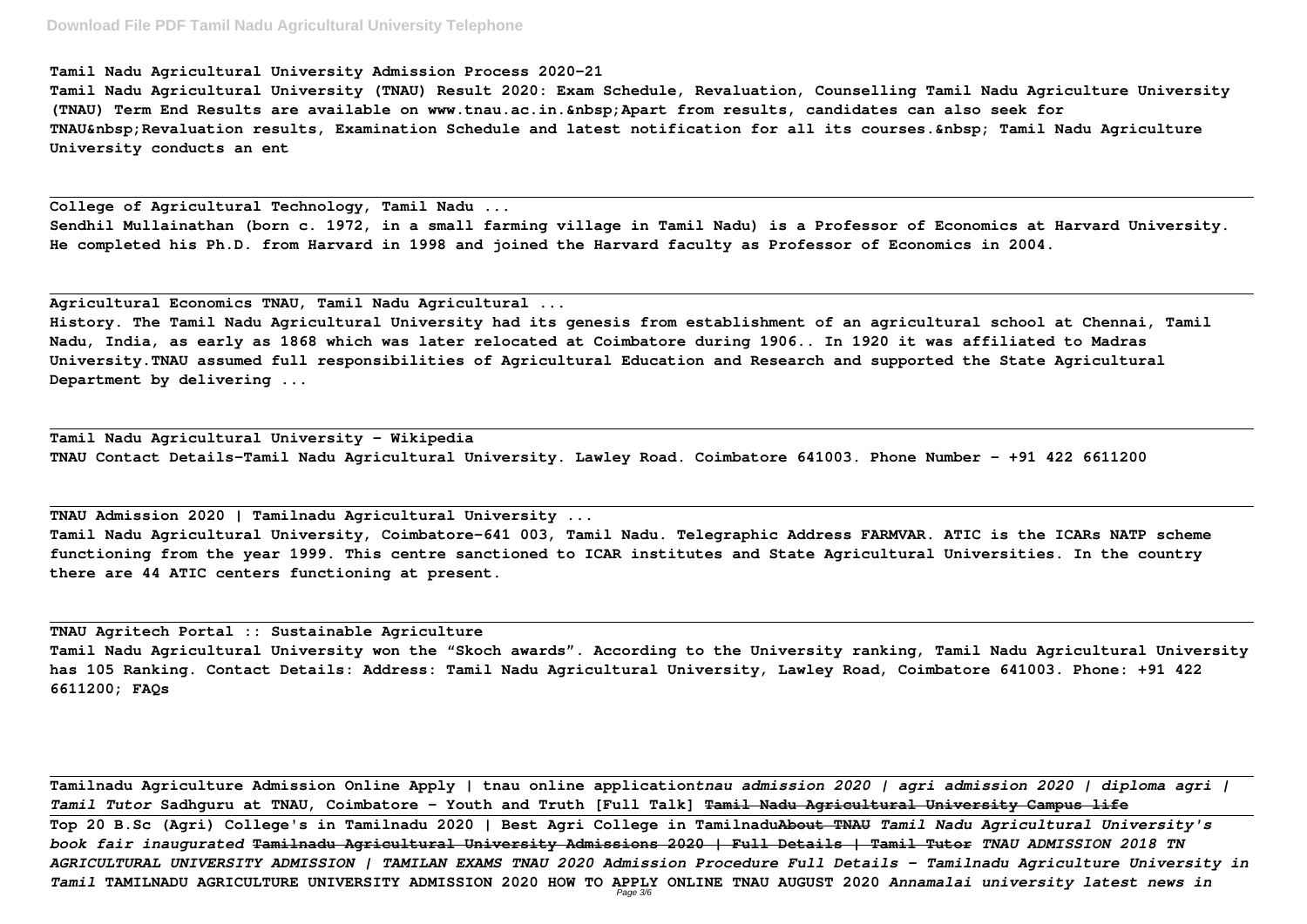*tamil | annamalai university admission 2020 | Tamil Tutor*

**Integrated Farming System awardee farmersTOP AGRICULTURAL COLLEGE IN TAMILNADU 2019 | TAMIL | VTS TAMIL ????????? ???????????????? ???? || Tamil Nadu Fisheries Department Recruitment 2020 Tamilnadu TNAU Recruitment 2020 | ??????? - 35900+ | Government Jobs 2020 in Tamilnadu**

**Cut off marks for agriculture 2015Water Management Officer | ADA Past Paper | PPSC | Agriculture Engineering | Agriculture Science | Tamilnadu Agriculture Admission 2019-20|Expected Cut Off|Indru Oru Information| Top Agriculture College In Tamil Nadu Annamalai university Agriculture Rank list relesed 2019 How to Calculation TNAU-2020 BSc Agriculture Cutoff Marks TAMIL NADU AGRICULTURAL UNIVERSITY(TNAU)|ADMISSION 2020 ELIGIBILITY,CUT-OFF CALCULATION, FEE DETAIL** *TNAU - Diploma Agriculture Application and Admission Procedure Dr.K. Ramasamy, Vice Chancellor, Tamil Nadu Agricultural University,Coimbatore. agriculture and organic farming hydroponic all you need to know profitable hydroponics in tamil* **Tamilnadu agriculture university admission 2020 | TN Agriculture admission 2020 | TNAU admission2020 TNAU CUTOFF CALCULATOR 2020| How to Calculation TNAU 2020 BSc Agriculture Cutoff Marks Tamilnadu Agriculture University Jobs | Tamilnadu Govt Job | TNAU Jobs**

**TNAU admission 2020/ Agricultural University Undergraduate Admissions 2020-21/SD academy**

**Tamil Nadu Agricultural University Telephone**

**Tamil Nadu Agricultural University Lawley Road Coimbatore 641003. E-mail. info@tnau.ac.in. Phone +91 422 6611200. Find Us On**

**Contact 1 – Tamil Nadu Agricultural University The Dean Centre for Students Welfare Tamil Nadu Agricultural University Coimbatore – 641 003 Tamil Nadu India Telephone: 0422 – 6611242 E – mail Id: deansw@tnau.ac.in**

**Contact Us - Tamil Nadu Agricultural University Contact Us. Tamil Nadu Agricultural University, Lawley Road, Coimbatore 641003; 0422 6611200; support@tnau.ac.in**

**Tamil Nadu Agricultural University Contact Us. Tamil Nadu Agricultural University, Lawley Road, Coimbatore 641003; 0422 6611200; info@tnau.ac.in**

**Contact 1 – Tamil Nadu Agricultural University Tamil Nadu Agricultural University . Telephone Directory . CONTENTS . 1. University Officers, TNAU, Coimbatore . 2. Heads of Department, TNAU, Coimbatore**

**Tamil Nadu Agricultural University Telephone Directory ... Tamil Nadu 606 001. Cuddalore District: 03: Telephone number/email and Web site address of the KVK: Telephone: 04143-238353, 04143-238353. kvkvri@tnau.ac.in : 04: Name of the Host Organization: Tamil Nadu Agricultural University, Coimbatore: 05: Postal address of the Host Organization: Directorate of Extension Education. Tamil Nadu Agricultural ...**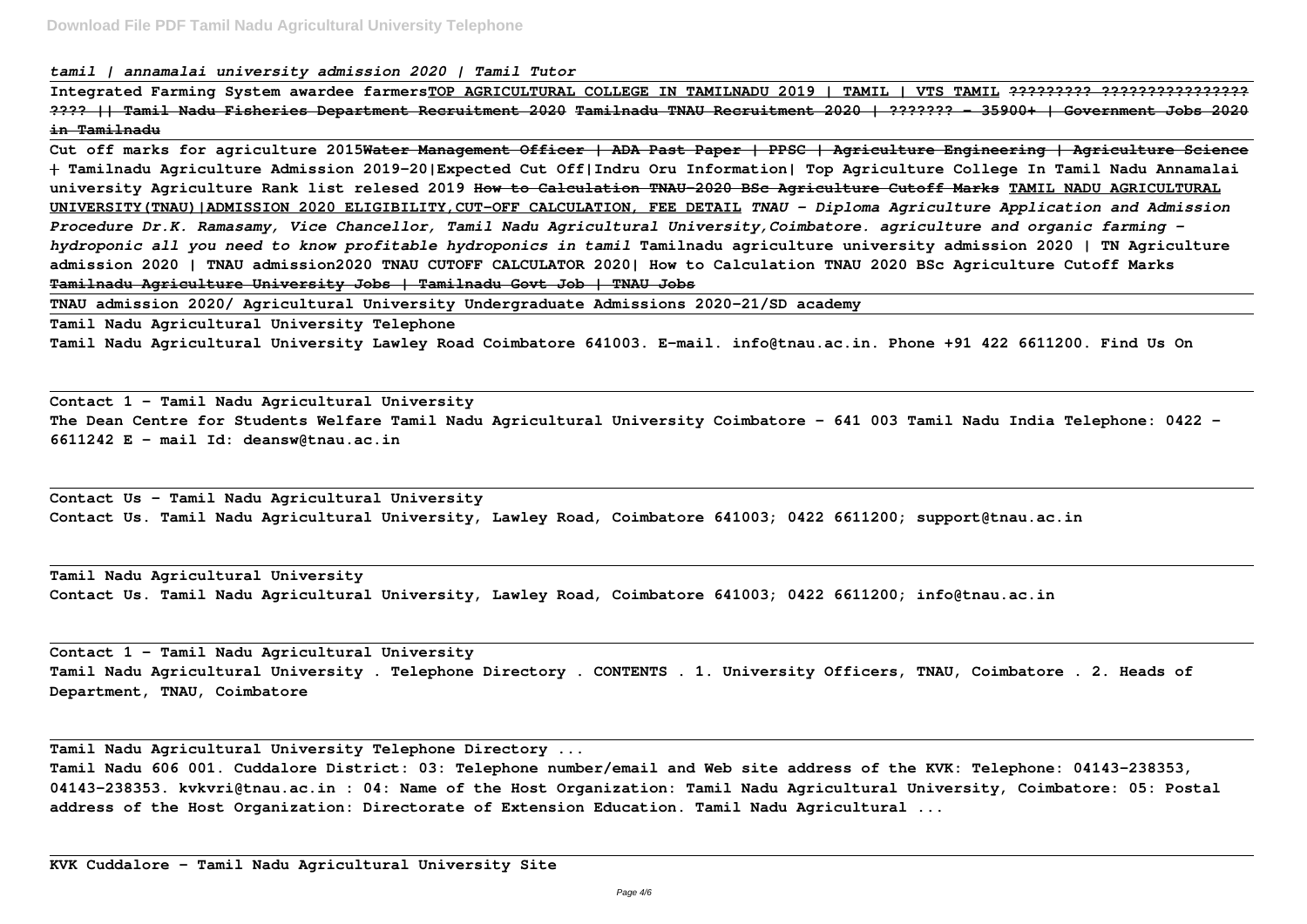**Lorem Ipsum is simply dummy text of the printing and typesetting industry. Lorem Ipsum has been the industry's standard dummy text ever since the 1500s, when an unknown printer took a galley of type and scrambled it to make a type specimen book.**

**Tamil Nadu Agricultural University Contact Us. Tamil Nadu Agricultural University, Lawley Road, Coimbatore 641003; 0422 6611200; support@tnau.ac.in**

**About Us – Tamil Nadu Agricultural University Contact Us. Tamil Nadu Agricultural University, Lawley Road, Coimbatore 641003; 0422 6611200; support@tnau.ac.in**

**Undergraduate Admission – Tamil Nadu Agricultural University Contact Us. Tamil Nadu Agricultural University, Lawley Road, Coimbatore 641003; 0422 6611200; support@tnau.ac.in**

**Hostels – Tamil Nadu Agricultural University All India Agricultural Students Association Tamil Nadu AIASA Head Office (Student Cafeteria Complex) Tamil Nadu Agricultural University, Coimbatore - 641 003, Tamil Nadu, India**

**IT Cell | Tamil Nadu AIASA Agronomy Tamil Nadu Agricultural University, Lawley Road. Coimbatore, Tamil Nadu, India - 641003. Experience 2014 - Present . Assistant Professor Department of Agronomy . Tamil Nadu Agricultural University. Qualification 2014. Ph.D ...**

### **Tamil Nadu Agricultural University**

**Tamil Nadu Agricultural University is the Indian Agricultural University that is Recognized by the University Grants Commission (UGC) as a State University. It is Located at Coimbatore, Tamil Nadu. The Main Focus of This University is to Focus on Agricultural Education, for Which the University Offers Many Agricultural Courses at Undergraduate, Post Graduate and Diploma Levels.**

**Tamil Nadu Agricultural University Admission Process 2020-21 Tamil Nadu Agricultural University (TNAU) Result 2020: Exam Schedule, Revaluation, Counselling Tamil Nadu Agriculture University (TNAU) Term End Results are available on www.tnau.ac.in. Apart from results, candidates can also seek for TNAU Revaluation results, Examination Schedule and latest notification for all its courses. Tamil Nadu Agriculture University conducts an ent**

**College of Agricultural Technology, Tamil Nadu ... Sendhil Mullainathan (born c. 1972, in a small farming village in Tamil Nadu) is a Professor of Economics at Harvard University.**